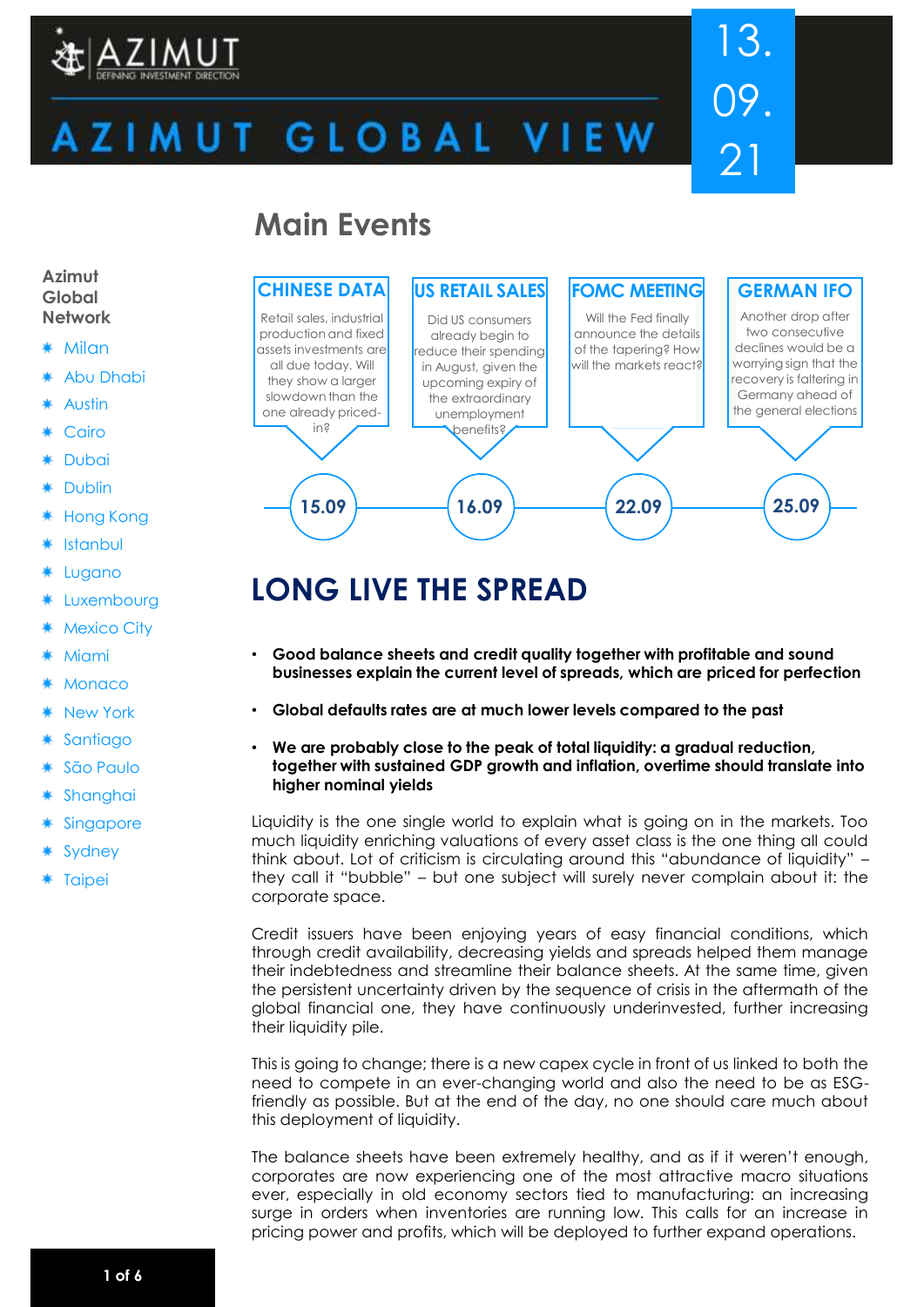

## **(continued)**



*Source: Datastream, Barclays Research Source: Macrobond, ING*

Good balance sheets and credit quality, together with profitable and sound businesses make it easy to explain the current status of credit spreads, which are priced for perfection, even in the High Yield space. This perfection has attracted a lot of buyers in the last few years, the so-called "tourists" in the credit space; those investors who were previously engaged in other asset classes looking for value/yield/returns in corporate bonds.



*Source: Bloomberg, ICE BofA, Azimut elaborations Source: Bloomberg, ICE BofA, Azimut elaborations*



The proof of this comfort in buying credit is also evident when looking at the premium required to go lower in quality, from the BBB rating to the BB. Clearly, the High Yield space has become more mainstream with very little concern placed over going down in credit quality. The pure HY space for specialists, such as the B rating category, remains an environment definitely demanding in terms of valuations, but still with a decent margin compared to the levels seen before the global financial crisis.



*Source: Bloomberg, ICE BofA, Azimut elaborations Source: Bloomberg, ICE BofA, Azimut elaborations*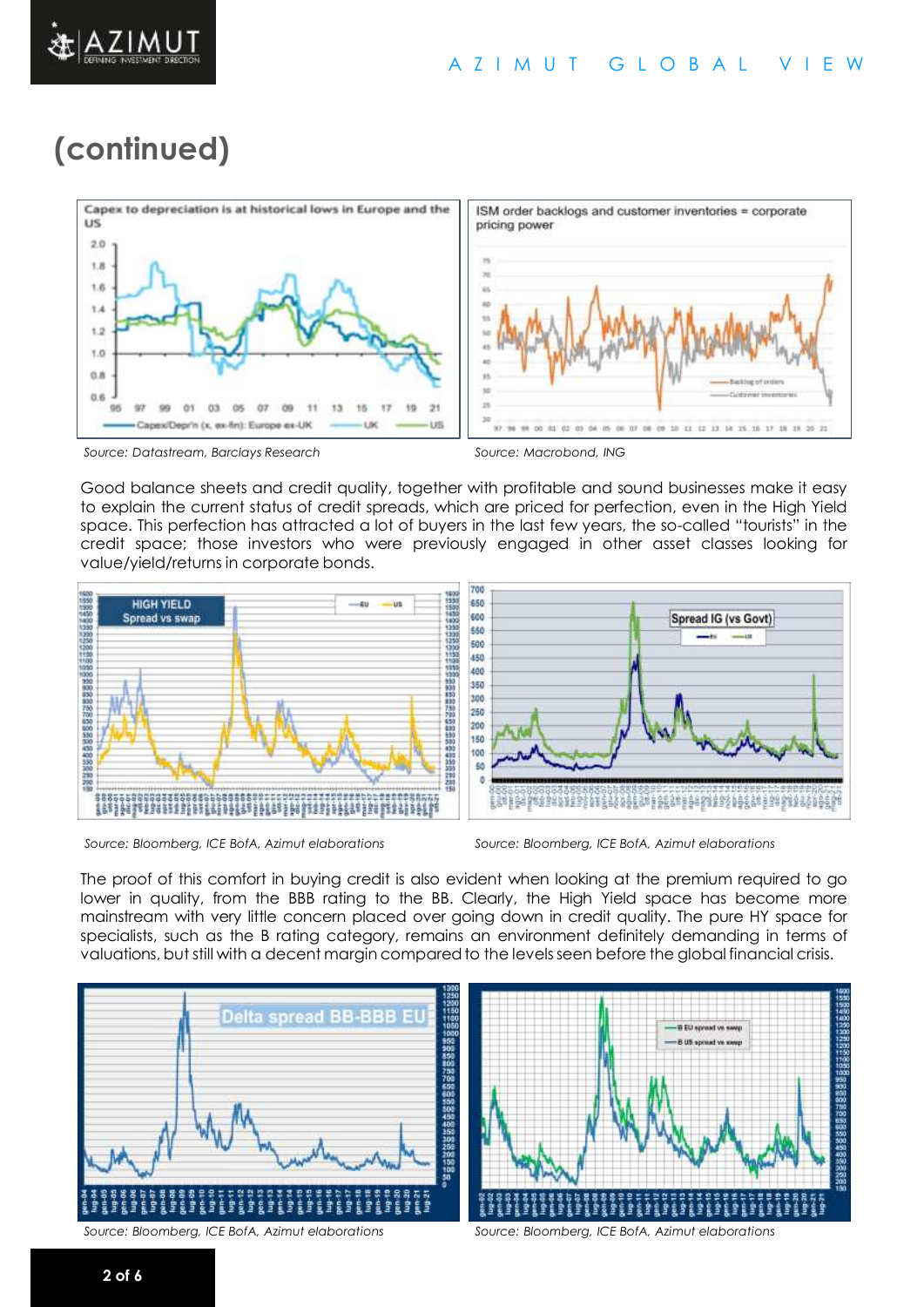

ZIMUT

Even looking at the behavior of default rates in the last 12 months, in the context of the worst recession experienced in recent history, the ability of issuers to manage the crisis is astonishing. Liquidity, once again, has been the key to keep global defaults at much lower levels compared to the past.



*Source: J.P. Morgan Source: Credit Suisse*

What can change this idyllic situation? Probably the same asset class that has brought us to the current levels of extreme low yields: government bonds. Inflation is the major threat to markets, as per recent surveys, and the confirmation that it is temporary, as indicated by central banks, but will always be around their targets – as seems to be the case – would be the factor moving yield curves higher going forward.

We are probably close to the peak of total liquidity in the markets: central banks will start pouring less and in a few years will start draining it, issuers are starting using it, and with the full deployment of vaccines and the hopeful end of the pandemic, the economies will completely reopen letting consumers start spending their savings.

This means the growth forces, together with inflation, will be at full speed. Overtime this should translate into higher nominal yields as



Chart 1: History of credit investors' biggest perceived risks (IG investors). % saying top worry distinct to ps the worry list in August '21 (although COVID close behind again)



*Source: BofA Global Research, IG investors only, % of investors*

well. When the normal macro dynamics start functioning again, without distortions from QEs or excess liquidity, they will probably not require such negative real yields anymore.



*Source: Bloomberg, ICE BofA, Azimut elaborations Source: Refinitiv, ING*



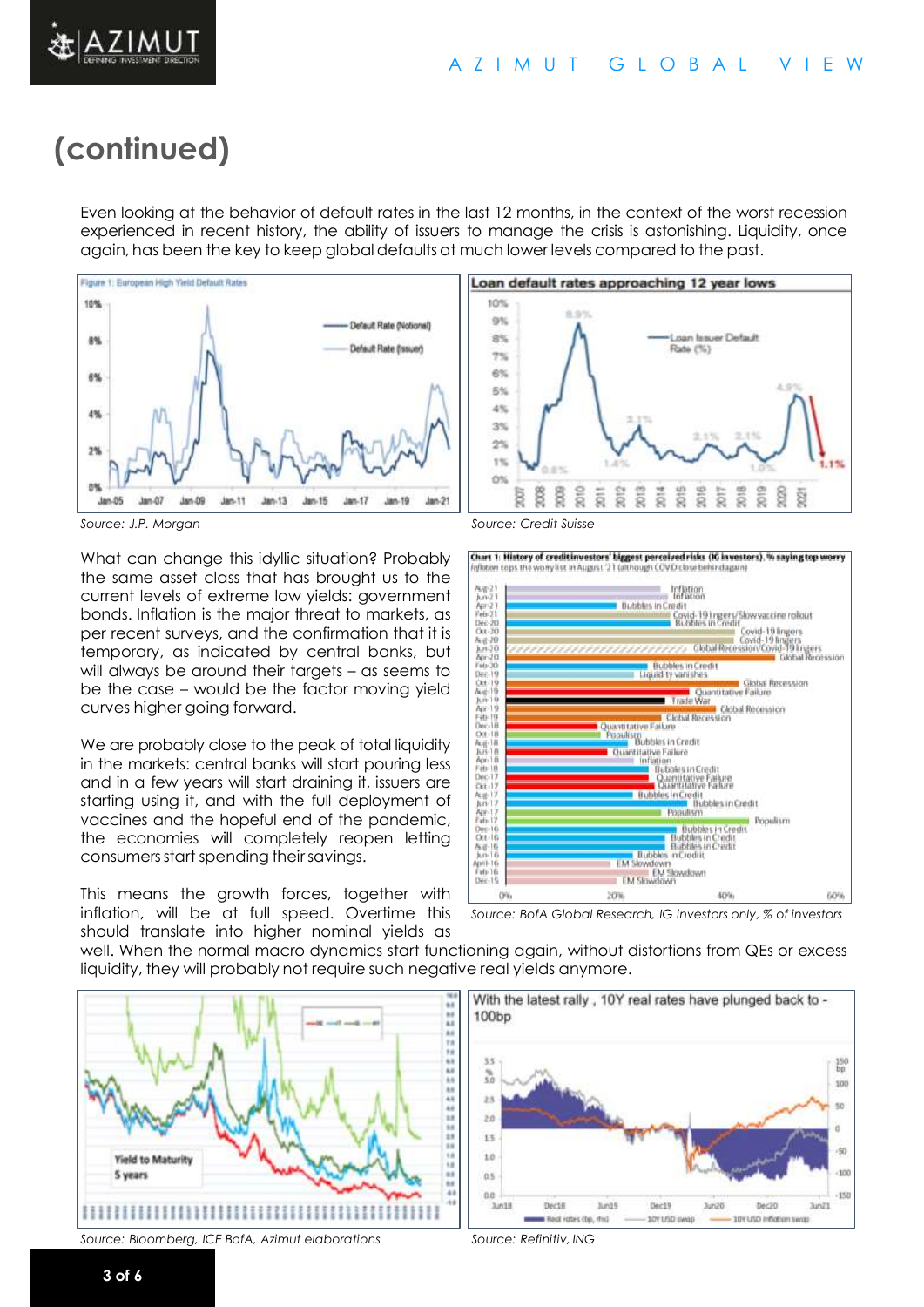

## **Asset Allocation View**

| <b>Equity</b>                         |  |              |  |         |
|---------------------------------------|--|--------------|--|---------|
| <b>Developed Markets</b>              |  |              |  |         |
| <b>Emerging Markets</b>               |  |              |  |         |
| <b>Fixed Income</b>                   |  |              |  |         |
| Developed Markets Sovereign           |  |              |  |         |
| Developed Markets Corporate           |  |              |  |         |
| <b>Emerging Markets</b>               |  |              |  |         |
| <b>Commodities</b>                    |  |              |  |         |
| <b>Currencies</b><br>Commentary below |  |              |  |         |
|                                       |  | <b>UNDER</b> |  | NEUTRAL |

## **Equity**

#### **Developed Markets**

| <u>IIII/III</u><br><b>UNDER</b><br><b>OVER</b><br>NEUTRAL | We kept our <b>Neutral</b> recommendation on Developed Markets Equities. On<br>one hand, valuations continue to be elevated from an historical point of<br>view, the main indices are in overbought territory, and the expiry of the<br>extraordinary unemployment benefits in the US last week may weigh on the<br>future consumption. On the other hand, liquidity is abundant and the major<br>central banks do not appear to be in a hurry to reduce the monetary<br>support to the economy and financial markets. Within equities, there is no<br>clear preference for any particular style, while there is a clear preference for<br>European stocks. |
|-----------------------------------------------------------|-------------------------------------------------------------------------------------------------------------------------------------------------------------------------------------------------------------------------------------------------------------------------------------------------------------------------------------------------------------------------------------------------------------------------------------------------------------------------------------------------------------------------------------------------------------------------------------------------------------------------------------------------------------|
|                                                           | <b>Europe</b><br>Japan                                                                                                                                                                                                                                                                                                                                                                                                                                                                                                                                                                                                                                      |

### **Emerging Markets**

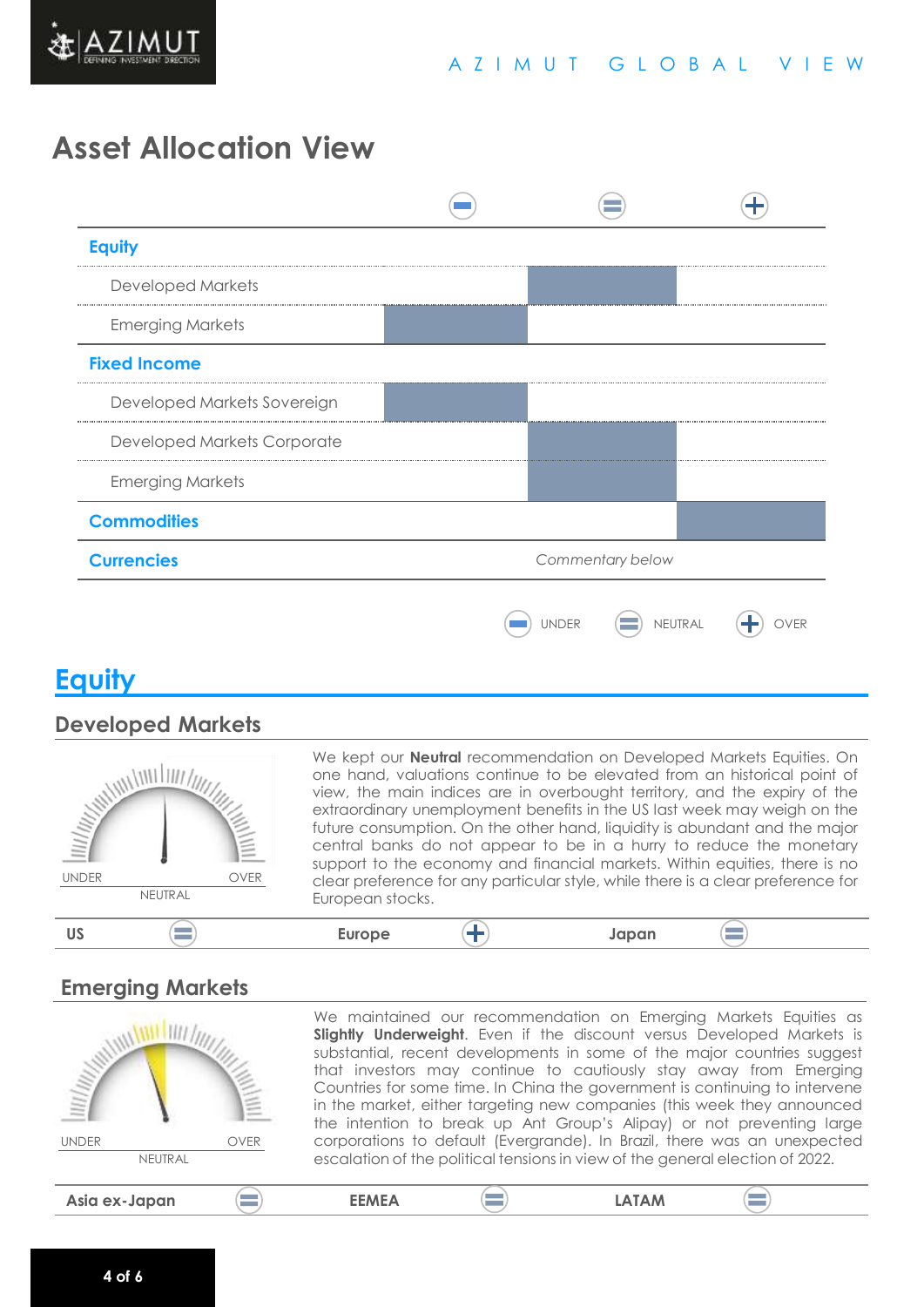

#### A Z I M U T G L O B A L V I E W

## **Fixed Income**

#### **Developed Markets Sovereign**

| <b>UNDER</b>   | NEUTRAL | <b>OVER</b>         | remain stable at the current levels for some time. | We maintained our overall <b>Underweight</b> recommendation on Developed<br>Markets Sovereign Bonds. Over the medium term, we still expect to see higher<br>rates due the tapering by the Fed (which could be announced as early as the<br>next FOMC meeting), a not-so-transitory inflation and more contained fallouts<br>from the delta variant. Within sovereign bonds, we currently have no particular<br>preferences in terms of the regions/curves. After the last ECB meeting where<br>no tapering of the PEPP purchases has been announced, European rates may |  |
|----------------|---------|---------------------|----------------------------------------------------|-------------------------------------------------------------------------------------------------------------------------------------------------------------------------------------------------------------------------------------------------------------------------------------------------------------------------------------------------------------------------------------------------------------------------------------------------------------------------------------------------------------------------------------------------------------------------|--|
| <b>EU Core</b> |         | <b>EU Periphery</b> | <b>US Treasury</b>                                 | <b>Japanese JGB</b>                                                                                                                                                                                                                                                                                                                                                                                                                                                                                                                                                     |  |

### **Developed Markets Corporate**



We maintained our **Neutral** recommendation on Developed Markets Corporates. As argued in the prologue of this report, credit spreads are quite compressed from an historical point of view, but ample liquidity, solid balance sheets, low default rates and expectations for a continuation of the recovery/reopening of the economies should prevent spreads for widening in the foreseeable future. As the normalization in risk-free rates is expected to happen in the coming months, we continue to prefer bonds on the short-end of the curve with acceptable ratings, or normal/long duration bond with some duration hedges. Among funds, we continue to recommend those with flexible mandates.

 $\equiv$ 

#### **Emerging Markets**

| <b>MANING</b>               | We kept our recommendation as <b>Neutral</b> . Emerging Markets Bonds spreads<br>have compressed less than the developed market bonds with similar risk.<br>Considering the reduction in the long end of the US rates, the ample liquidity,<br>the hunt for yield and the fact that the Fed will wait some time before rising<br>rates, Emerging Market bonds could still be attractive even considering the<br>possibility of a slower reopening due to the delta variant. For the EM Hard<br>Currencies, we have a preference for low duration strategies. |  |                         |  |  |  |
|-----------------------------|--------------------------------------------------------------------------------------------------------------------------------------------------------------------------------------------------------------------------------------------------------------------------------------------------------------------------------------------------------------------------------------------------------------------------------------------------------------------------------------------------------------------------------------------------------------|--|-------------------------|--|--|--|
| <b>UNDER</b><br><b>OVER</b> |                                                                                                                                                                                                                                                                                                                                                                                                                                                                                                                                                              |  |                         |  |  |  |
| NEUTRAL                     |                                                                                                                                                                                                                                                                                                                                                                                                                                                                                                                                                              |  |                         |  |  |  |
| <b>Local Currency</b>       | <b>Hard Currency IG</b>                                                                                                                                                                                                                                                                                                                                                                                                                                                                                                                                      |  | <b>Hard Currency HY</b> |  |  |  |

#### **Commodities** We maintained our **Positive** view on the asset class. We continue to be positive WILLIAM ANI / in particular on precious metals as they should benefit from lower risk-free rates and rising inflation, and also as they could serve as an hedge in case of increased risk aversion. Additionally, we have turned more bullish on energy and industrial metals due to the strength of the demand, supply constraints and shipping bottlenecks. UNDER OVER NEUTRAL **Precious**  $\left(\frac{1}{2}\right)$  **Energy**  $\left(\frac{1}{2}\right)$  **Industrial**  $\left(\frac{1}{2}\right)$  **Agricultural**  $\left( \blacksquare \right)$